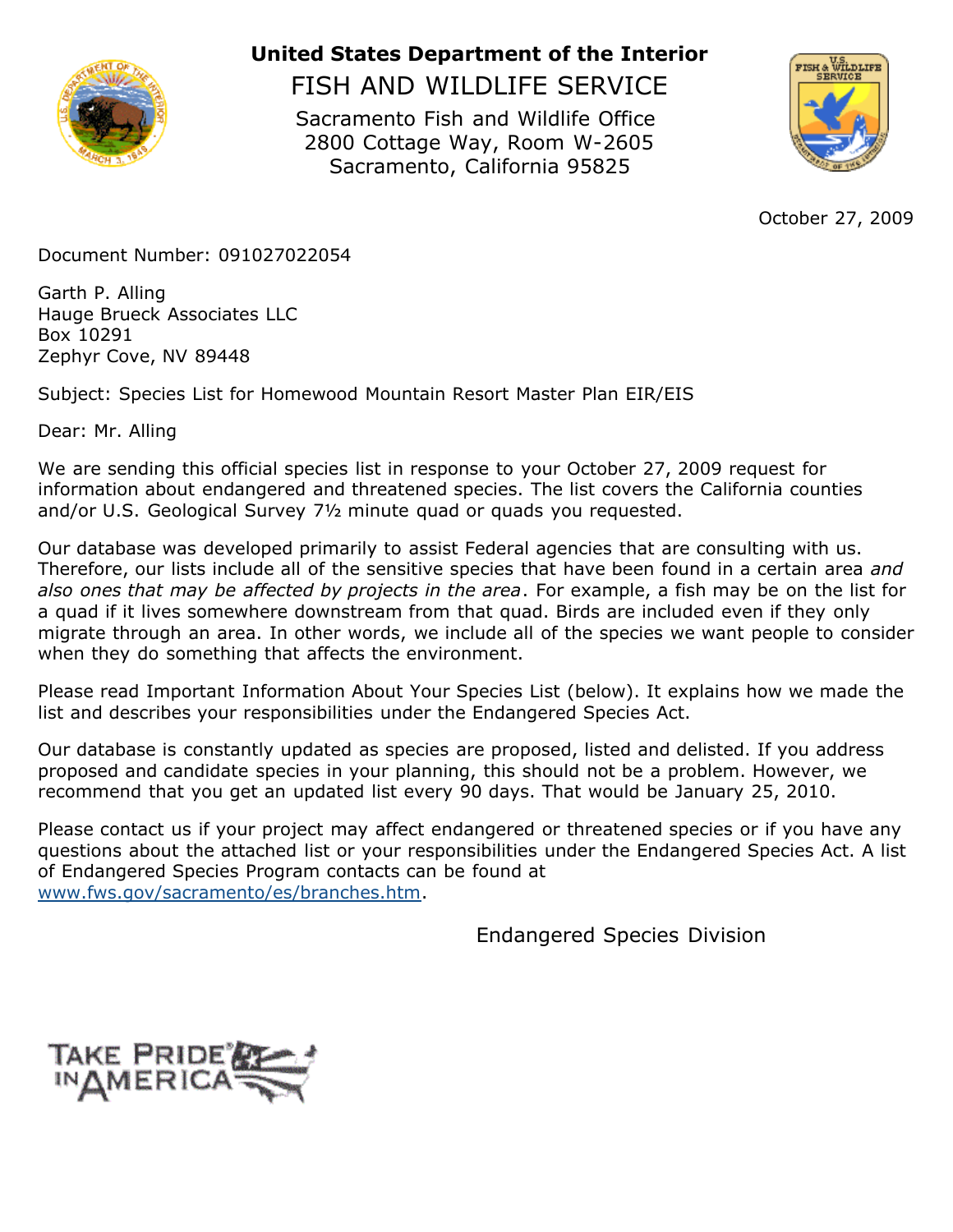United States Department of the Interior

# **FISH AND WILDLIFE SERVICE**

Sacramento Fish and Wildlife Office 2800 Cottage Way, Room W-2605 Sacramento, California 95825

October 27, 2009

Document Number: 091027022054

Garth P. Alling Hauge Brueck Associates LLC Box 10291 Zephyr Cove, NV 89448

Subject: Species List for Homewood Mountain Resort Master Plan EIR/EIS

Dear: Mr. Alling

We are sending this official species list in response to your October 27, 2009 request for information about endangered and threatened species. The list covers the California counties and/or U.S. Geological Survey 7! minute quad or quads you requested.

Our database was developed primarily to assist Federal agencies that are consulting with us. Therefore, our lists include all of the sensitive species that have been found in a certain area and also ones that may be affected by projects in the area . For example, a fish may be on the list for a quad if it lives somewhere downstream from that quad. Birds are included even if they only migrate through an area. In other words, we include all of the species we want people to consider when they do something that affects the environment.

Please read Important Information About Your Species List (below). It explains how we made the list and describes your responsibilities under the Endangered Species Act.

Our database is constantly updated as species are proposed, listed and delisted. If you address proposed and candidate species in your planning, this should not be a problem. However, we recommend that you get an updated list every 90 days. That would be January 25, 2010.

Please contact us if your project may affect endangered or threatened species or if you have any questions about the attached list or your responsibilities under the **Endangered Species Act.** A list of Endangered Species Program contacts can be found at www.fws.gov/sacramento/es/branches.htm

**Endangered Species Division**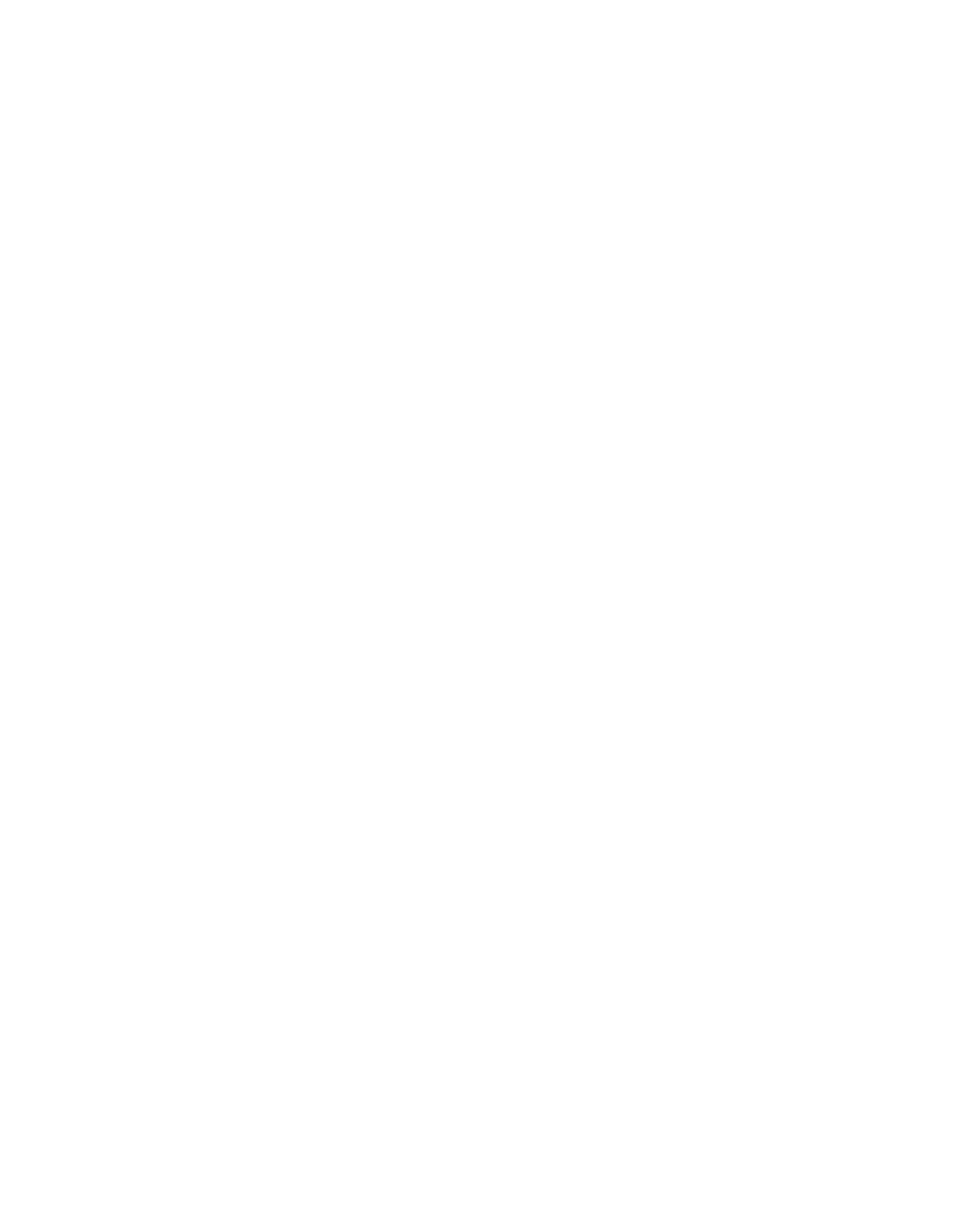# Important Information About Your Species List

#### How We Make Species Lists

We store information about endangered and threatened species lists by U.S. Geological Survey 71/2 minute quads. The United States is divided into these quads, which are about the size of San Francisco.

The animals on your species list are ones that occur within, or may be affected by projects within, the quads covered by the list.

- . Fish and other aquatic species appear on your list if they are in the same watershed as your quad or if water use in your quad might affect them.
- Amphibians will be on the list for a quad or county if pesticides applied in that area may be carried to their habitat by air currents.
- Birds are shown regardless of whether they are resident or migratory. Relevant birds on the county list should be considered regardless of whether they appear on a quad list.

#### Plants

Any plants on your list are ones that have actually been observed in the area covered by the list. Plants may exist in an area without ever having been detected there. You can find out what's in the surrounding quads through the California Native Plant Society's online Inventory of Rare and Endangered Plants.

#### Surveying

Some of the species on your list may not be affected by your project. A trained biologist and/or botanist, familiar with the habitat requirements of the species on your list, should determine whether they or habitats suitable for them may be affected by your project. We recommend that your surveys include any proposed and candidate species on your list. See our Protocol and Recovery Permits pages.

For plant surveys, we recommend using the Guidelines for Conducting and Reporting Botanical Inventories. The results of your surveys should be published in any environmental documents prepared for your project.

#### Your Responsibilities Under the Endangered Species Act

All animals identified as listed above are fully protected under the Endangered Species Act of 1973, as amended. Section 9 of the Act and its implementing regulations prohibit the take of a federally listed wildlife species. Take is defined by the Act as "to harass, harm, pursue, hunt, shoot, wound, kill, trap, capture, or collect" any such animal.

Take may include significant habitat modification or degradation where it actually kills or injures wildlife by significantly impairing essential behavioral patterns, including breeding, feeding, or shelter (50 CFR §17.3).

#### Take incidental to an otherwise lawful activity may be authorized by one of two procedures:

• If a Federal agency is involved with the permitting, funding, or carrying out of a project that may result in take, then that agency must engage in a formal consultation with the Service.

During formal consultation, the Federal agency, the applicant and the Service work together to avoid or minimize the impact on listed species and their habitat. Such consultation would result in a biological opinion by the Service addressing the anticipated effect of the project on listed and proposed species. The opinion may authorize a limited level of incidental take.

• If no Federal agency is involved with the project, and federally listed species may be taken as part of the project, then you, the applicant, should apply for an incidental take permit. The Service may issue such a permit if you submit a satisfactory conservation plan for the species that would be affected by your project.

Should your survey determine that federally listed or proposed species occur in the area and are likely to be affected by the project, we recommend that you work with this office and the